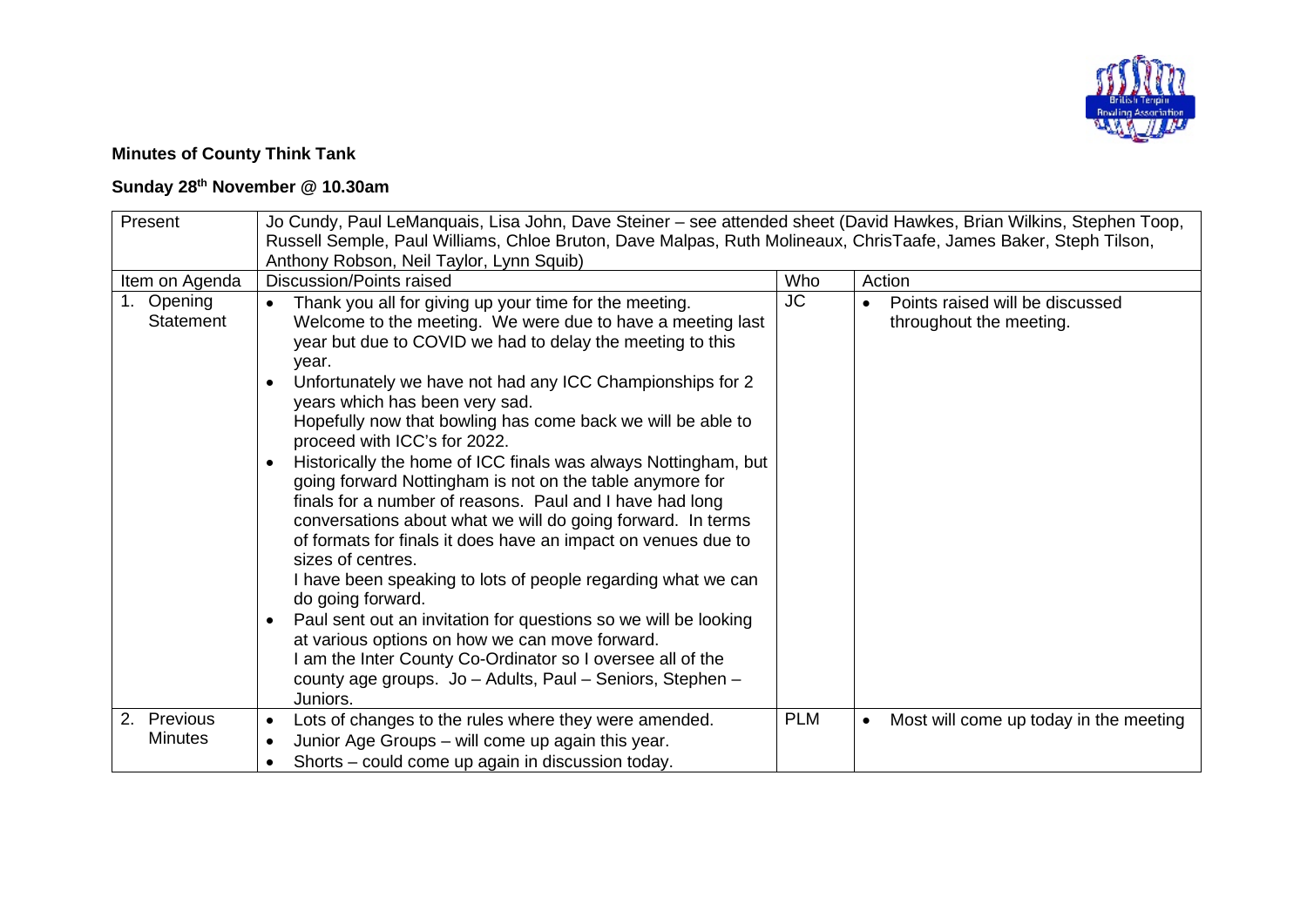

|                                | $\bullet$<br>$\bullet$ | Seniors – suspend the award of age bonus which we did do,<br>ratification of whether we do that again will come up later in<br>the meeting.<br>Charging Structure. We cannot run ICC's at a loss so we<br>need to work out a way of doing this year on year.                                                                                                                                                                                                                                                                                                                                                                                                                                                                                                                                                                                                                                                                                                                                                  |            |                                                                                                                |
|--------------------------------|------------------------|---------------------------------------------------------------------------------------------------------------------------------------------------------------------------------------------------------------------------------------------------------------------------------------------------------------------------------------------------------------------------------------------------------------------------------------------------------------------------------------------------------------------------------------------------------------------------------------------------------------------------------------------------------------------------------------------------------------------------------------------------------------------------------------------------------------------------------------------------------------------------------------------------------------------------------------------------------------------------------------------------------------|------------|----------------------------------------------------------------------------------------------------------------|
|                                | $\bullet$              | Finding a venue for tournaments has become more difficult<br>and now that they are open they need to get their revenue<br>back, which puts us in a tough position to get a good deal.<br>Bowlers always want more for less which narrows down our<br>options for venues.                                                                                                                                                                                                                                                                                                                                                                                                                                                                                                                                                                                                                                                                                                                                      |            |                                                                                                                |
|                                | $\bullet$              | We have been very busy over lockdown. We have had more<br>meetings in the last 18 months than prior to lockdown. We<br>formed an Inter-County Working Group earlier in the year and<br>one topic we covered was the county boundaries which PLM<br>will cover shortly. The 1961 County Boundaries was<br>discussed.                                                                                                                                                                                                                                                                                                                                                                                                                                                                                                                                                                                                                                                                                           |            |                                                                                                                |
| 3. County<br><b>Boundaries</b> | $\bullet$<br>$\bullet$ | The biggest issue was the 1961 boundaries. What we set<br>about doing was to take postcodes and put them into the<br>county boundaries where they currently sit. Dave S did the<br>bulk of it. We now have an excel spreadsheet which allows<br>you to put in the first part of your postcode which tells you<br>which county you are eligible for. We also suggested that<br>these should be reviewed every 5 years. We haven't put this<br>in place yet as we haven't been able to integrate it into the<br>website, but we are working on a way to get this out into the<br>public domain. If you were originally registered to a county<br>and that is where you still are, you would remain in that county<br>even if you are now living in a different county. We can record<br>on the BTBA database which ICC you are affiliated to.<br>We've had a lot of issues where counties cannot form a team<br>due to lack of numbers, particularly juniors. We will discuss<br>that under the Junior section. | <b>PLM</b> | PLM to send out a copy of the<br>spreadsheet to those attending today<br>and then to National Council Members. |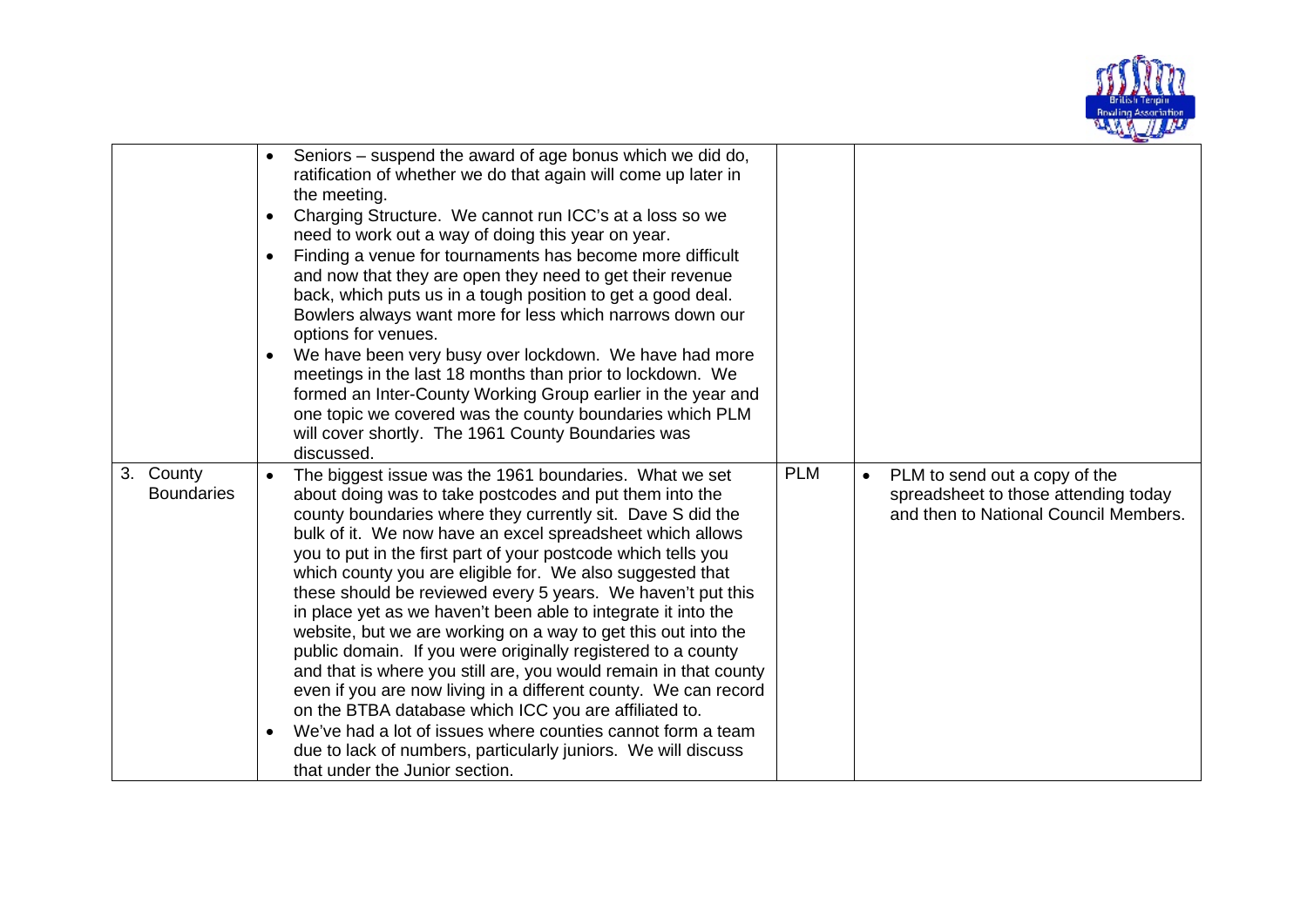

| JC/PLM<br>4. General<br>Only rule to discuss was the one of Local Associations not<br><b>le</b><br>$\bullet$<br>playing rules<br>having a charter if they do not have any centres. The National<br>Council agreed that we were happy for Local Associations to<br>centres but with a functioning<br>carry on if they had a functioning committee, even if they had<br>committee.<br>no centre within their LA. This came from Northumberland.<br>BW – Staffordshire haven't had a centre in their LA for quite a<br>$\bullet$<br>belt loops.<br>few years.<br>$JC - this could be added into the rules. PLM - there are some$<br>$\bullet$<br>wording changes that need to be amended.<br>Shorts? This would need to be ratified by National Council.<br>$\bullet$<br>There will need to be some caveats on it. The Cundy rule<br>should apply if shorts are acceptable. If you can touch the<br>skin on your legs, your shorts/skorts are too short.<br>RS - Shorts should be tailored, no cycling shorts or swimming<br>$\bullet$<br>shorts.<br>BW - Colour of the shorts should match the rest of the team.<br>$\bullet$<br>Chris – can we allow the tournament manager to have the final<br>say on the day, bearing in mind any rules or guidance from<br>Council whether the dress code has been adhered to. This<br>will give the tournament manager the authority over those who<br>wish to interpret the rules their own way? $JC - Yes$<br>Do trials need to be bowled in a sanctioned centre? JC -<br>$\bullet$<br>preferably yes, but you cannot always do this. If you are<br>unsure you can always speak to JC or PLM for clarification.<br>AR - County Durham have twice taken their trials out of the<br>$\bullet$<br>county. PLM – this is quite common.<br>Questions raised by counties - See attached<br>All<br>5. Juniors<br>National Council to ratify the proposal. | NT – can a copy of the spreadsheet be provided to the LA?<br>Yes |                                                                                                                                                            |
|------------------------------------------------------------------------------------------------------------------------------------------------------------------------------------------------------------------------------------------------------------------------------------------------------------------------------------------------------------------------------------------------------------------------------------------------------------------------------------------------------------------------------------------------------------------------------------------------------------------------------------------------------------------------------------------------------------------------------------------------------------------------------------------------------------------------------------------------------------------------------------------------------------------------------------------------------------------------------------------------------------------------------------------------------------------------------------------------------------------------------------------------------------------------------------------------------------------------------------------------------------------------------------------------------------------------------------------------------------------------------------------------------------------------------------------------------------------------------------------------------------------------------------------------------------------------------------------------------------------------------------------------------------------------------------------------------------------------------------------------------------------------------------------------------------------------------------------------------------------------------------------|------------------------------------------------------------------|------------------------------------------------------------------------------------------------------------------------------------------------------------|
|                                                                                                                                                                                                                                                                                                                                                                                                                                                                                                                                                                                                                                                                                                                                                                                                                                                                                                                                                                                                                                                                                                                                                                                                                                                                                                                                                                                                                                                                                                                                                                                                                                                                                                                                                                                                                                                                                          |                                                                  | To take to NC - PLM to amend the<br>wording for Local Associations without<br>To take to NC - Shorts – need to be<br>tailored, no cycling shorts must have |
| $\bullet$<br>to age groups. The under 12 age group came in to try and<br>mixed teams and the format.<br>encourage our younger members to bowl. Unfortunately it                                                                                                                                                                                                                                                                                                                                                                                                                                                                                                                                                                                                                                                                                                                                                                                                                                                                                                                                                                                                                                                                                                                                                                                                                                                                                                                                                                                                                                                                                                                                                                                                                                                                                                                          | At the last Think Tank we had quite a big shake up with regard   | ST and his team to look at how the<br>Junior events would look including                                                                                   |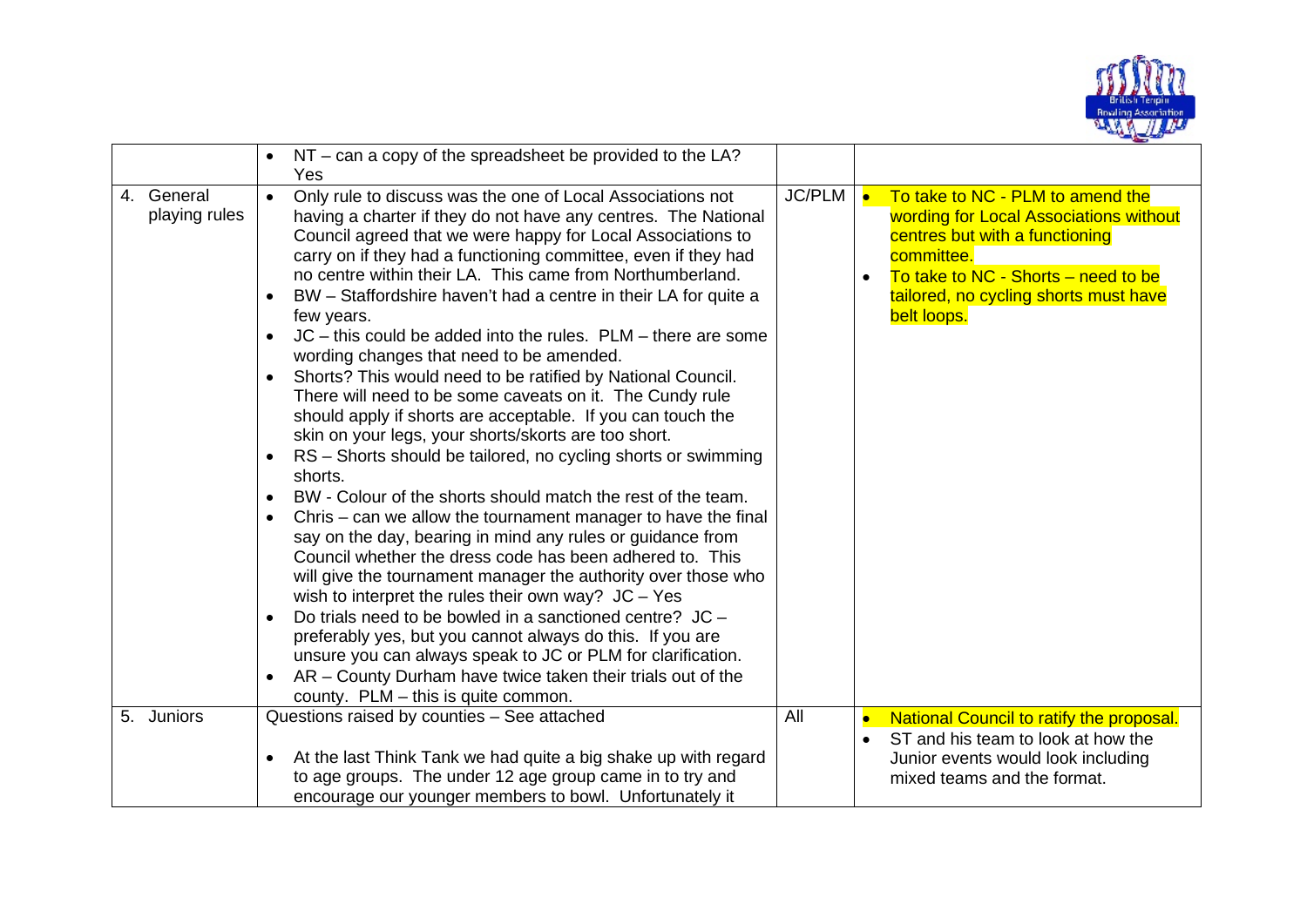

wasn't as successful as we hoped it would be. We've had a couple of questions about Juniors.

Middlesex Question – Age Groups and Mixed Teams. The recent World Championships had mixed teams so this is not a bad idea. We are all in agreement that the under 12 age group is not sustainable. Do we go back to just 1 age group or 2?

ST – I've looked it purely from the numbers and of those that are registered. Spreadsheet attached with breakdown of numbers.

NT – suggested Under 15 and Under 22.

ST – Mixed is a definite strong option and would bring more bowlers into the events.

RS – For under 15 you would definitely need to go to mixed but you would need to include some kind of stipulation on numbers.

DS – Under 18's for juniors

CB – I like Under 15 mixed and Under 18's as male/female rather than Under 22.

AR – I agree with Chloe with regards to the Under 15 and I agree with Dave regarding Under 18.

Chris – We could have 1 age group and give age bonus. When there were hundreds of young bowlers it was justified to have gender teams and different age groups. But today we are struggling so fewer restraints will include more young bowlers.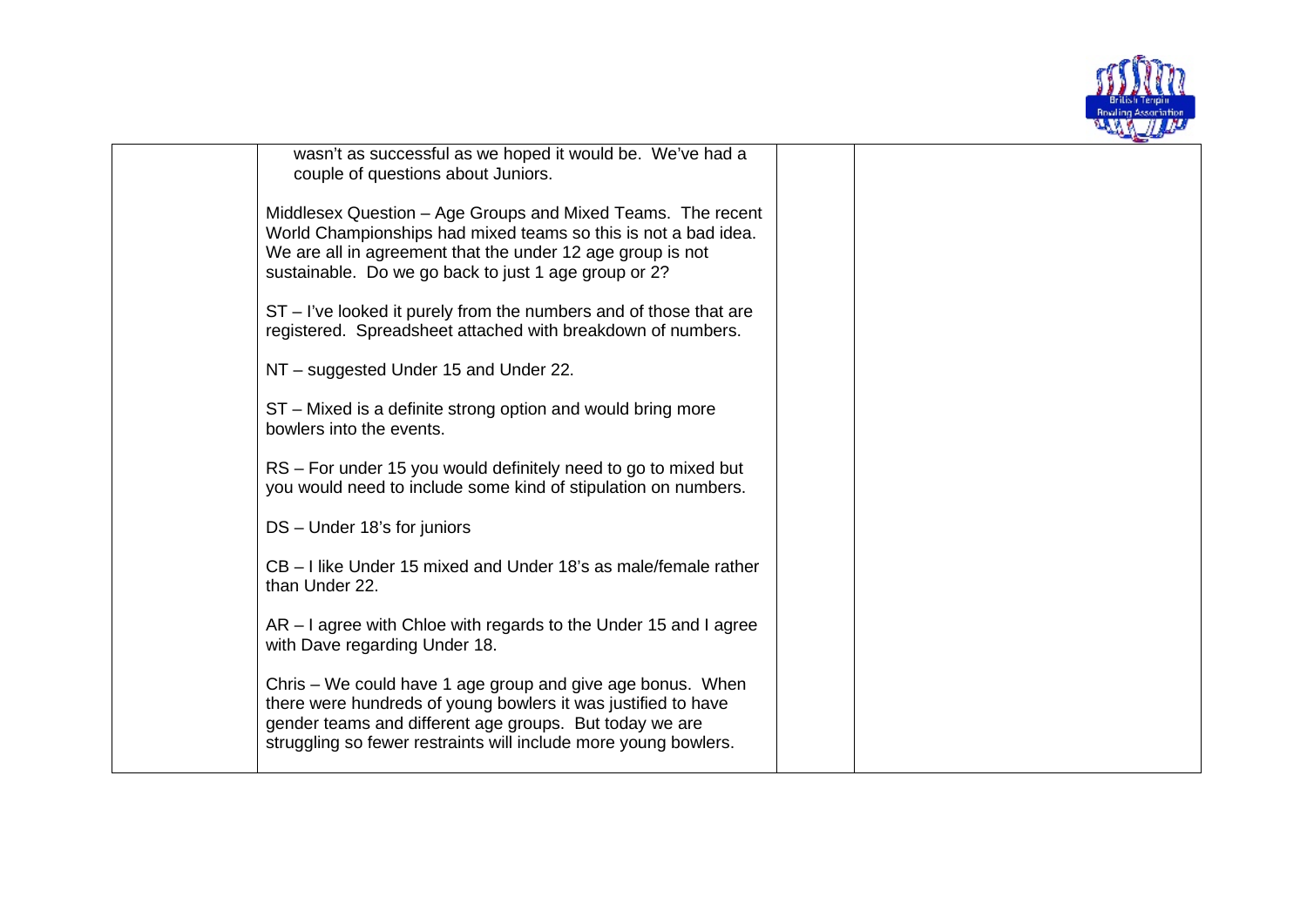

| RS - By only having an Under 18 group we are not aligning<br>ourselves with our own rules.                                                                                                          |  |
|-----------------------------------------------------------------------------------------------------------------------------------------------------------------------------------------------------|--|
| JC – there has always been an issue with Juniors aligning with our<br>own rules. Suggestion - Under 16 and Under 22.                                                                                |  |
| PW – are we looking for a long-term solution or are we looking for<br>a solution by reacting to current numbers with a review at the next<br>Think Tank. JC - Yes.                                  |  |
| ST – we have Under 22 in Triple Crown so this would align with<br>that. Would we run Under 16 and Under 22 at the same time? JC<br>- No, they are different events so would run at different times. |  |
| $JC - ST$ and his team have taken on the responsibility of the<br>Junior ICC's. They will decide when these events are.                                                                             |  |
| NT – There's a huge gap between 8 year olds and 16 year olds so<br>I think it is too big a gap.                                                                                                     |  |
| Chris – we can then give age bonuses for the younger bowlers.                                                                                                                                       |  |
| Proposal - Under 16 (mixed) and Under 22 (male and female).                                                                                                                                         |  |
| Vote - For 12 Against 3                                                                                                                                                                             |  |
| PLM – Can I suggest that ST and his team look at the format for<br>the mixed team and come back to us with suggestions.                                                                             |  |
| Middlesex Question - amalgamating teams.<br>RS - there are 3 powerhouse YBC's around the country.                                                                                                   |  |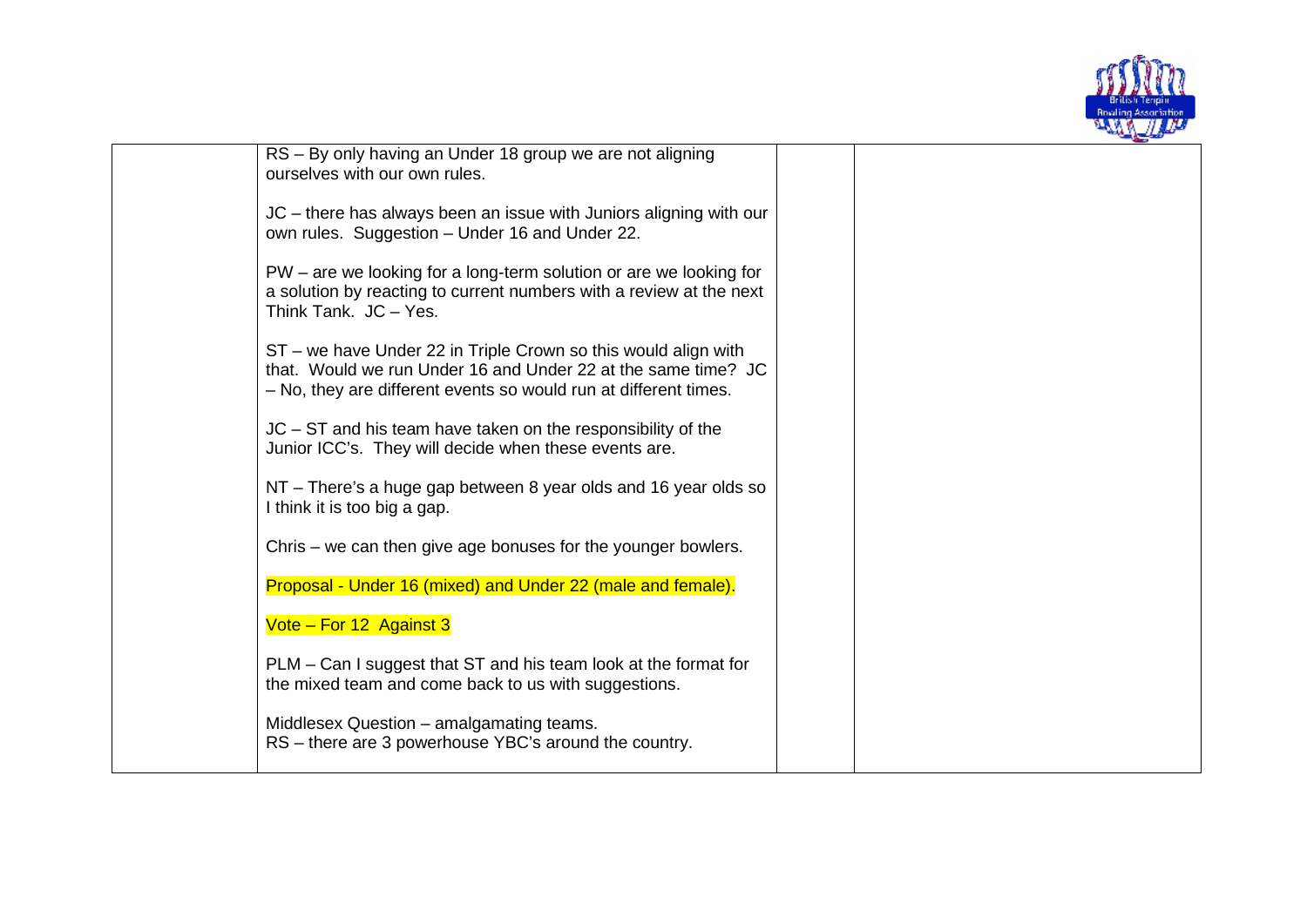

| JC - I feel very strongly about the Orphan Rule. In the current<br>climate there might be more juniors that are affected by the ruling.                                                                                                          |  |  |
|--------------------------------------------------------------------------------------------------------------------------------------------------------------------------------------------------------------------------------------------------|--|--|
| Chris – we need to ensure that the rules we have do not prevent<br>young bowlers. Perhaps some counties could invite orphan<br>bowlers to participate in their trials.                                                                           |  |  |
| DS – what happens when they become an adult and they are<br>already tied to a county?                                                                                                                                                            |  |  |
| AR – We could talk about this all day. This needs to be discussed<br>overall and agree how we take it forward, not just for juniors.<br>Middlesex say they have 9 bowlers not eligible but do not say if<br>they have another county to play in. |  |  |
| NT – If there is an active association, you cannot cross counties<br>because there is no junior team. I agree with Dave, if there is an<br>adult team, the junior can join them. You'd need to change county<br>eligibility.                     |  |  |
| Fundamentally no current county knows who is eligible for their<br>association/county. We need to know who our eligible bowlers<br>are.                                                                                                          |  |  |
| $DH - I$ believe that if you have a county that you are eligible for<br>that is where you bowl.                                                                                                                                                  |  |  |
| DS - Current rules say that if you do not have a county<br>association and you bowl a league in another county, you can<br>bowl in that county.                                                                                                  |  |  |
| RS – On the point of bowlers bowling for another county because<br>they have a better chance of winning. We inherited some bowlers                                                                                                               |  |  |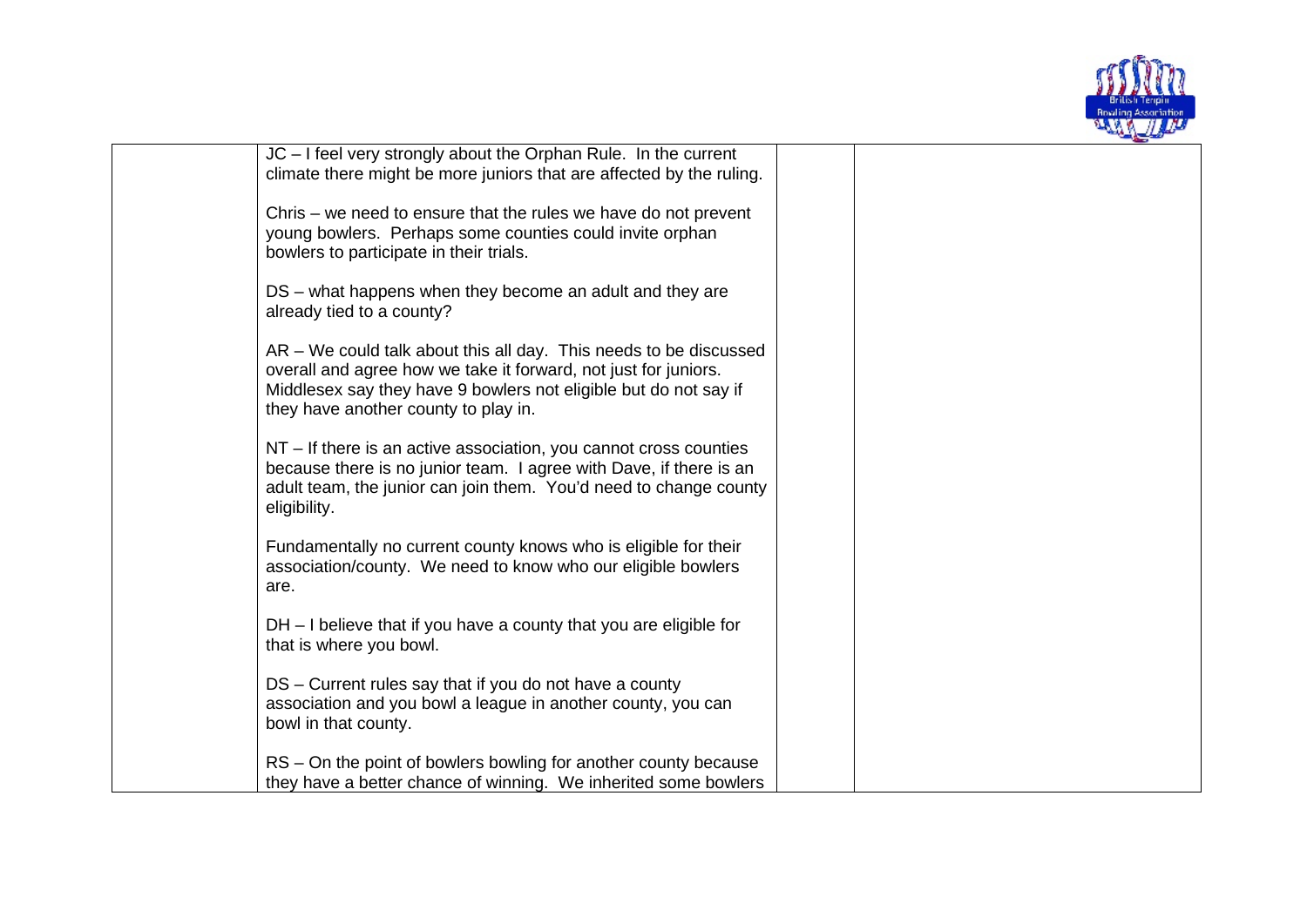

from Staffordshire because they couldn't get into a team. We need to consider the bowlers who cannot bowl because their LA cannot field a team.

CB – I think the current rules work really well and we are already quite flexible. People moving around drive me nuts be we are never going to be able to cover everyone. We need to be recruiting bowlers to increase our numbers.

JB – Speaking as RAF I know I don't have much input. Is there any possibility of doing a non-affiliated team? The Olympic do it so it might give an option especially for juniors.  $JC - it$  is an interesting point and would need to be looked at in further detail about.

PW – University days – 'mongrel' team, individuals were eligible but teams were not. Could Middlesex field a team that is full of Berkshire players, should Berkshire not have an Association? JC – you need to have a committee to run the association, but if they don't have they then technically they do not have an association. PW – we need to be encouraging people to set up Associations.

AR – You cannot just change your county because you want to be in a winning team, you should bowl where you are eligible to bowl.

NT – Every members has a county of birth. This never changes. Can this be put on the membership database and be made available to Secretaries? JC/PLM – this is on JustGo. I know there are bowlers in other YBC's that are eligible for London but how do I contact them? How does the bowler know they are eligible for that county? LB – I agree with what Chloe said. Our rules already cover

enough and if we dilute it any further we are going to make it too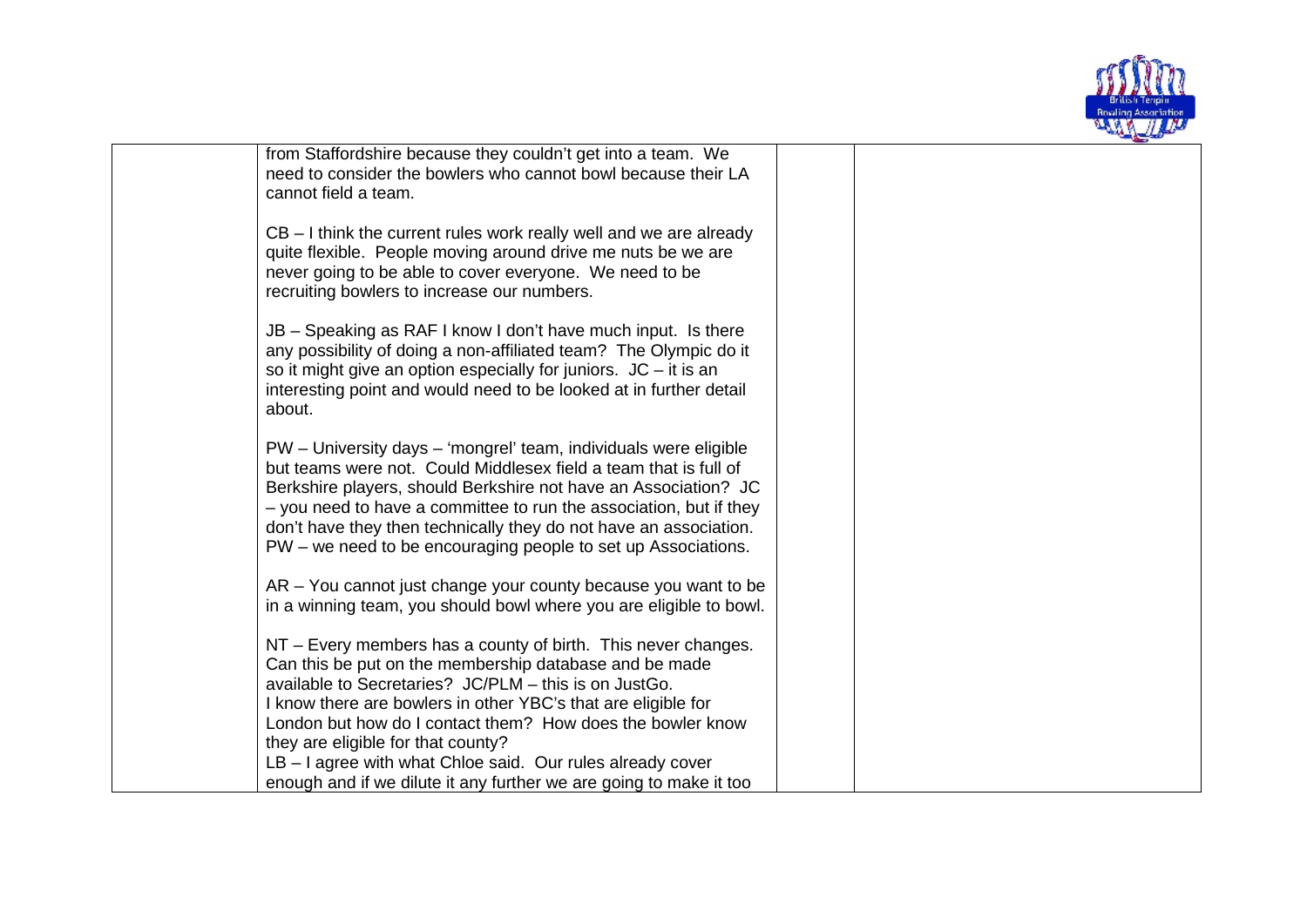

|           | complicated. We need to put our efforts into recruiting more<br>bowlers at grassroots to ensure that we get more bowlers in to<br>help those bowlers who don't currently have teams.                                                                                                                                                                                                                                                                                                                                                                                                                                                                                                                                                                                                                                                                                                                                                                                                                                                                                                                                                                                                                                                               |     |                                                                                                                                                                                                                                                                                                                                                                                                                                             |
|-----------|----------------------------------------------------------------------------------------------------------------------------------------------------------------------------------------------------------------------------------------------------------------------------------------------------------------------------------------------------------------------------------------------------------------------------------------------------------------------------------------------------------------------------------------------------------------------------------------------------------------------------------------------------------------------------------------------------------------------------------------------------------------------------------------------------------------------------------------------------------------------------------------------------------------------------------------------------------------------------------------------------------------------------------------------------------------------------------------------------------------------------------------------------------------------------------------------------------------------------------------------------|-----|---------------------------------------------------------------------------------------------------------------------------------------------------------------------------------------------------------------------------------------------------------------------------------------------------------------------------------------------------------------------------------------------------------------------------------------------|
| 6. Adults | Questions raised by counties - See attached<br>Bucks – size of teams from 5 to 4 and possibility of mixed.<br>PLM - bearing in mind I already run different format in seniors I<br>can give you any issues.<br>JC – Adult ICC is the last remaining event where 5's takes place<br>in both gender groups. World Champs went to 4's. 5 has always<br>been the optimum number for me for a team event but we need to<br>look at how this will impact on the Local Associations. From<br>looking at this do we do ladies to 4 and men 5 or do we do a<br>blanket of 4 across the board.<br>PLM - Senior ladies play slower than the adult ladies so tend to<br>finish at the same time as men with 5, but we need to look at how<br>this would work.<br>Chris – we would struggle to get 4 for Kent so we would like trios<br>for ladies and 5 for men.<br>$CB -$ we would like to keep both at 5.<br>$AR - I'm$ a traditionalist and would like to keep it at 5. Going to 3<br>would be a massive drop and doesn't feel like a team event.<br>DS – I accept the traditional view of 5 man team. It takes an hour<br>and 15 minutes to bowl one game of 5's. I am not a fan of going<br>away from 5 but common sense tells us to move to 4 because of | All | <b>National Council to ratify proposals.</b><br>Teams to stay at 5 person team for<br>both male and female. 16 For and 2<br><b>Against.</b><br>Cut to 20 teams for finals, 3 from each<br>region and then the winning team from<br>the previous year $-$ if unable to field a<br>team then the place goes to the region<br>18 For and 0 Against.<br>Qualifying to be 5 person team and the<br>finals to be Baker $-9$ For and 6<br>Against. |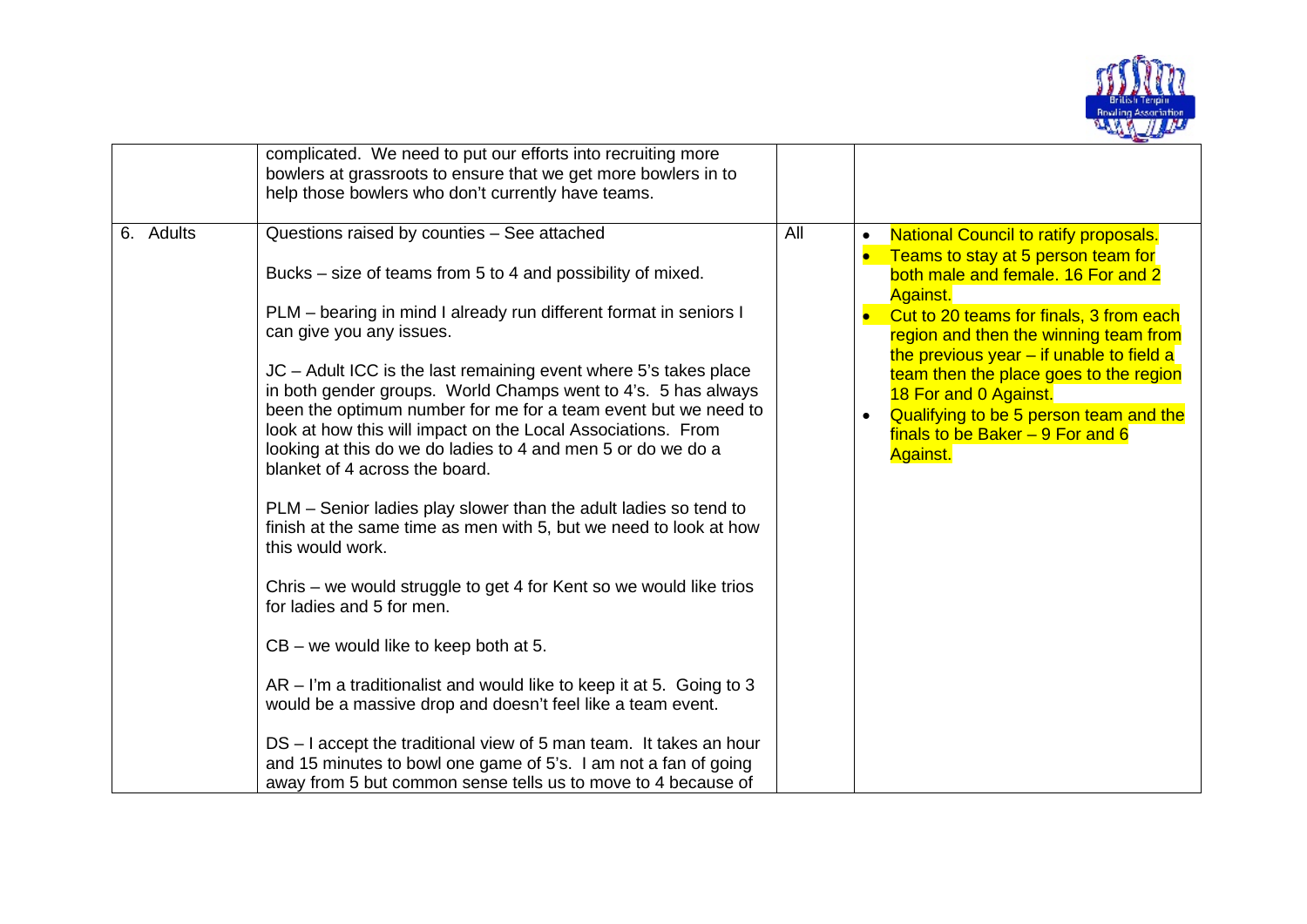

timescales. The time taken is one of the reason why the worlds has moved from 5 to 4.

NT – it took us a few years to get us a ladies 5 team but we achieved it. We've had comments on whether we are competitive but we have to have a team to compete in the first place.

DH – I agree we should keep it at 5. Lowering it would perhaps prevent some players from playing. Seniors can always make up the numbers.

JC – Adults are in the unique position where they can take from the juinors and the seniors so it has a wider scope for selection.

PW – we don't have great numbers either but manage to get to 5 and 5. Reducing the numbers may give the better counties a greater chance of winning.

NT – if juniors are playing in an adult team do they need an adult card. JC – yes they do.

AR – I agree with the comments made by others. What sort of numbers replied and what numbers are we looking at from both points of view?

PLM – there are few missing from the numbers but in the adults there were 25 positive responses.

RS – for me it is about participation. If you gain more bowlers by dropping to 4 then it is worth it but if you lose more bowlers than the teams you gain then it isn't worth it.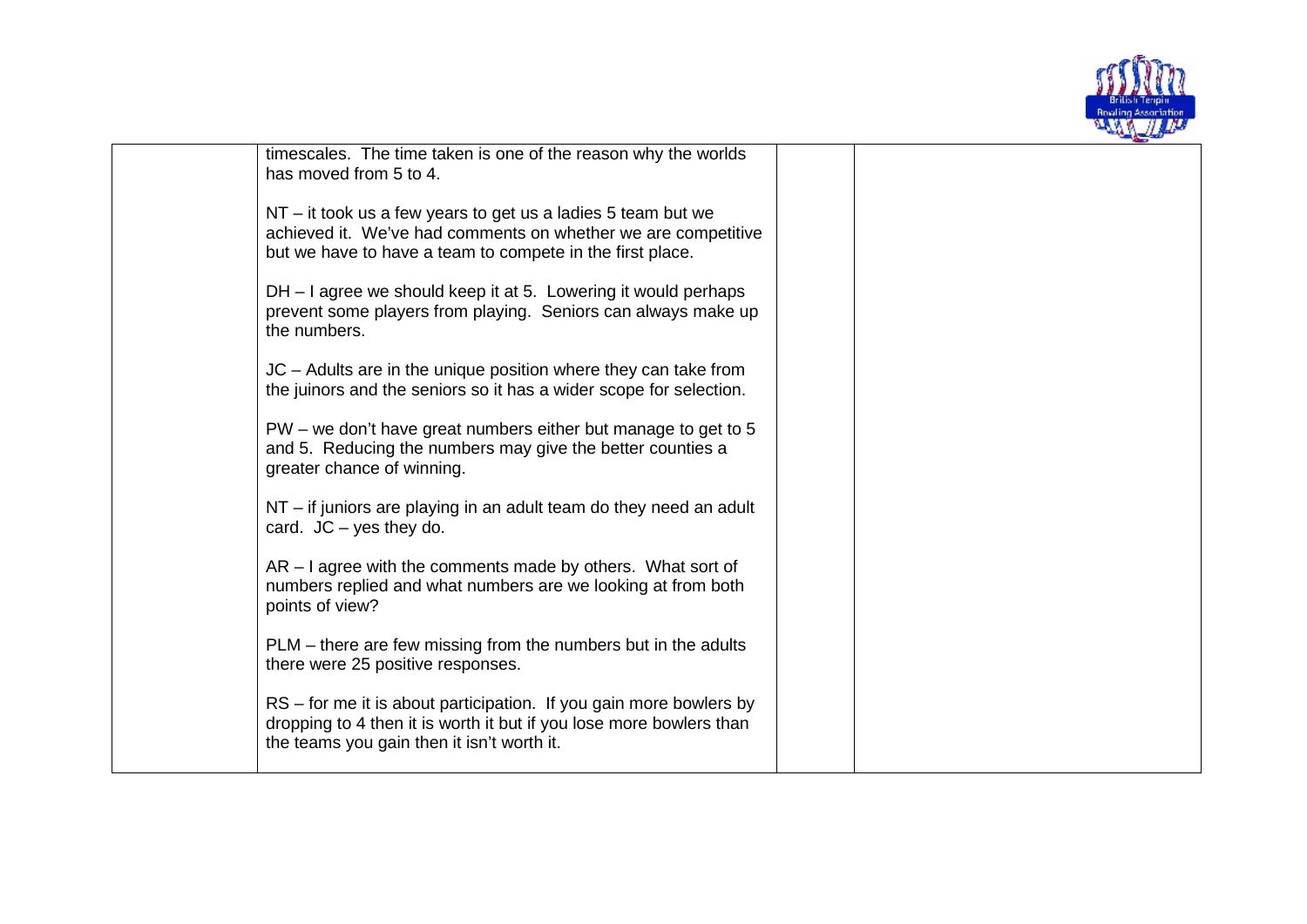

AR – moving to 4 may lose people trialing if they think they wouldn't make the team. Leaving it at 5 gives more bowlers the opportunity to play. I genuinely think you'll get more bowlers not trialing and overall we will lose out. CB – AR worded it better than I would have so I agree with his points. ST – Norfolk lost a lot of bowlers in leagues and thus impacting interest for county trials. We would be likely to enter if 4s, but 5s is probably a no no. But I understand the need to keep it for the majority. And once the size drops, it's hard to increase back up again. DS – difficult to change it now as we don't know who is coming back so I would leave it for now and see what we get. JC – as DS said we don't know who is coming back. I'm with AR in that I want as many people to participate as possible. At the last registration there were over 700 bowlers registered. People do like playing counties and that is the general feedback that we get. The feeling I'm getting is that you would like to keep at 5. LS – numbers on lanes during Covid? 10 bowlers on a pair of lanes, would this be an issue. JC – we genuinely don't know the answer to that. LS – we have some bowlers who want to bowl in the county and want to do trials but some have vulnerable family members so may not want to play in the team environment.  $JC$ adult event is next September so who knows what that will look like. AR – I agree with LS but centres do appear to be back to normal at the moment. Covid is not going away. Whether you have 8 or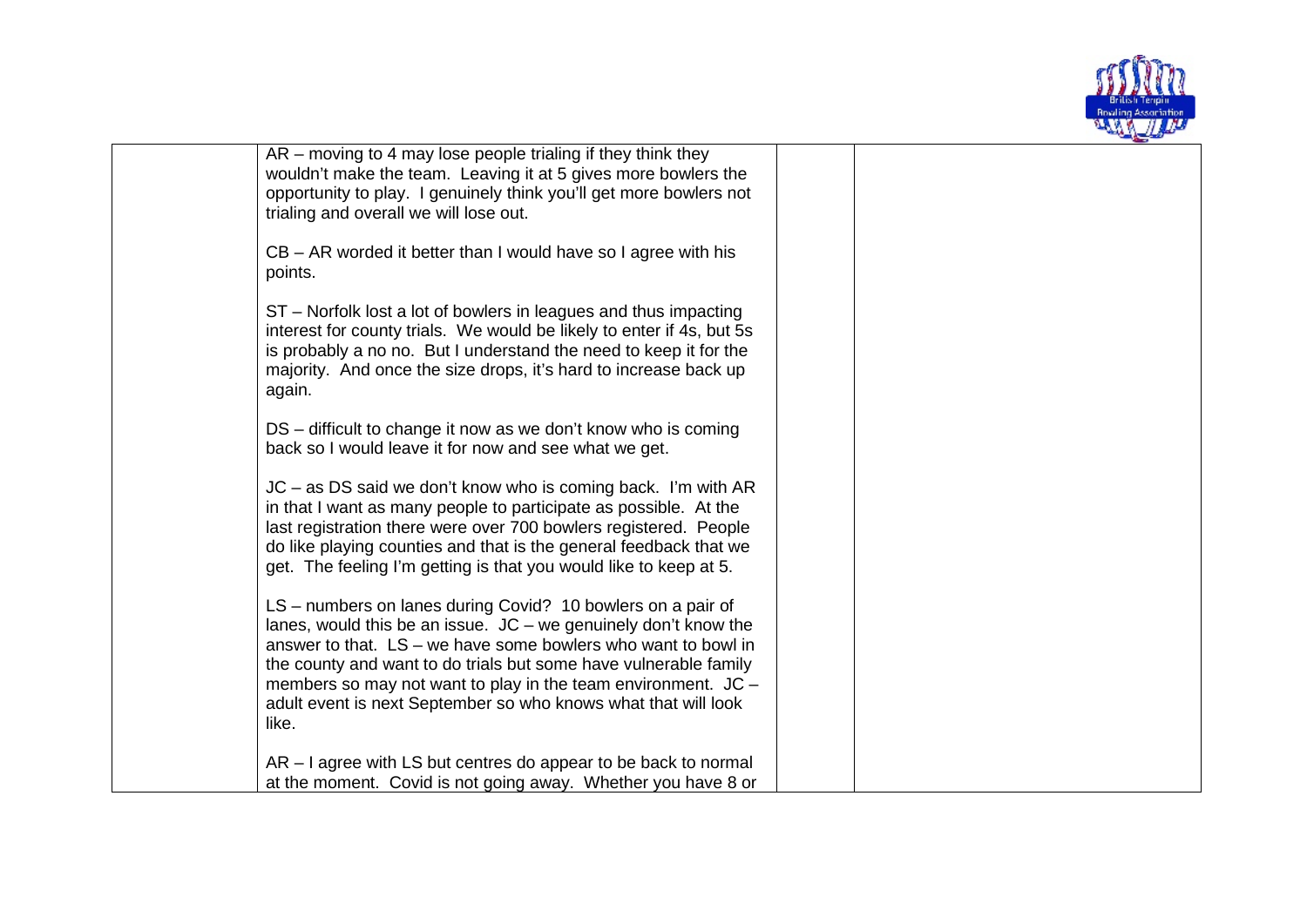

10 won't make much difference. Maybe only having bowlers in the players area would work. These are rules that you'll have to put together based on the situation at the time. It will be personal choice for the bowlers going forward. We're at a point where we don't know what is going to happen in a month's time let along in 6 months.

JC – it is important to consider.

Proposal – to keep at 5 for both.

Vote – For 16 Against 2

Qualifying and Finals

JC – currently 12 male and 12 female teams make to the finals. Unfortunately we have run out of options of where to go for the finals if we keep it at 24. I have written lots of different versions of how we can look at this. Paul Moor's idea – have you thought about the team that wins the year before gets an automatic place in the final the year after? You could qualify 3 from each region and this would make up your odd team number to make it 10 teams at the final.

RS – if you still want to keep the same numbers at the finals. You could do two days of finals and keep the numbers the same. And you could move to baker and bowl the men and the women on the same day  $-1$  in the morning and 1 in the afternoon. JC – it's the final that is the issue not the qualifying round.

PW – defending champion is the same as how FIFA used to run the world cup. Would they still bowl the qualifying round?  $JC$ yes. PW – if the winner cannot field a team the following year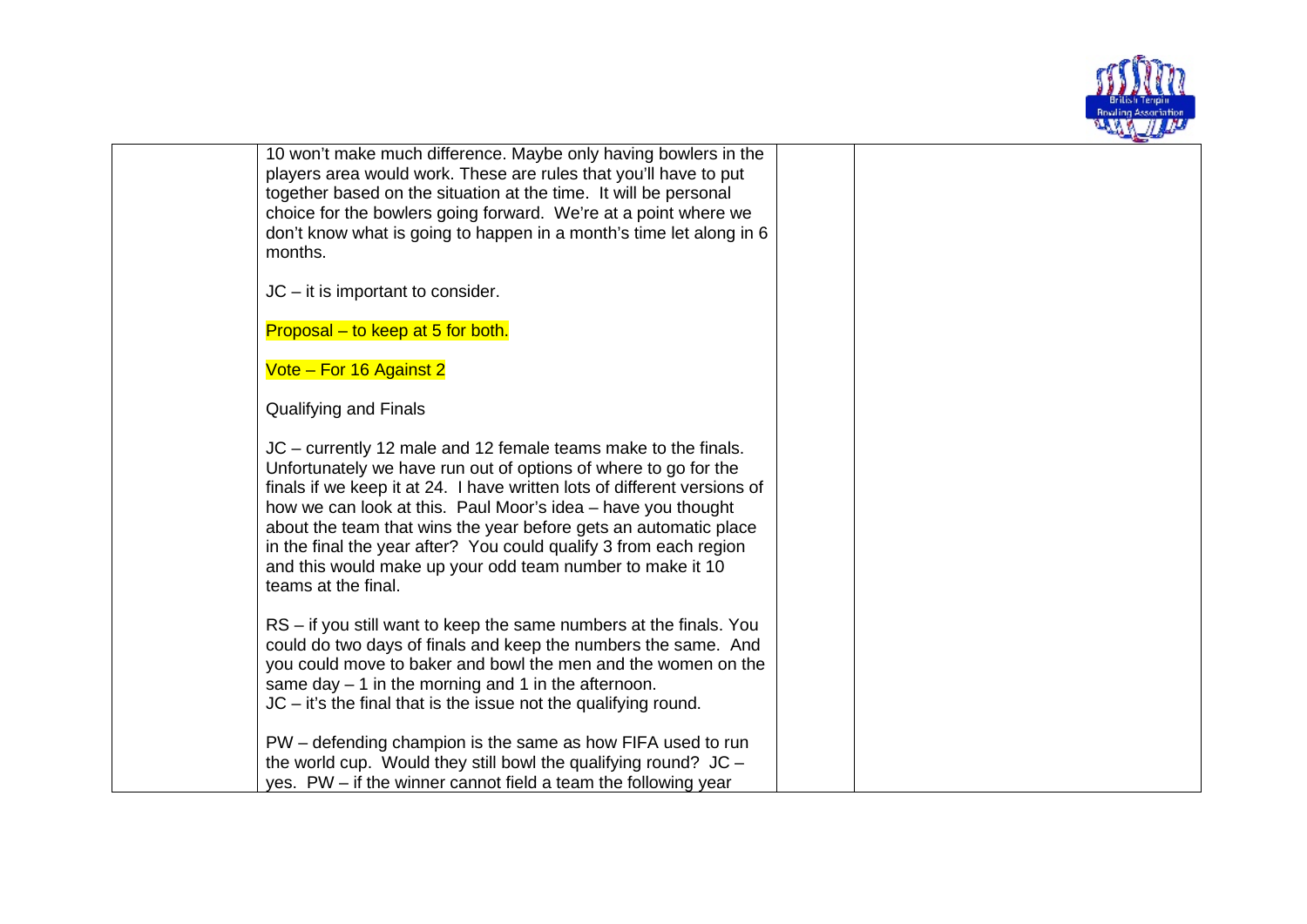

| would that happen there? $PLM -$ second place? $PW -$ is it time<br>to change from 3 regions and maybe go to 4 regions. $DS - we$<br>don't have the manpower to run 4 regions. I do agree with what<br>happens if they cannot field a team the following year? That could<br>be a problem. My argument would be that we have to cross that<br>bridge when we come to it. It is the best idea that I have heard in I<br>don't know how many years. JC - regions also fit in with Sport<br>England.<br>LB - I agree with Paul's suggestion and Russ's suggestion of<br>moving to Baker.<br>$AR$ – The region the winner comes from gets the extra place if the<br>winner cannot field a team.<br>PLM – nothing to do with how you get to the final as such. What if<br>you effectively had 1 centre where you have different squads and<br>all regions play their qualifying round there. And then you can<br>work out who qualifies based on pinfall or points.<br>AR - Baker at 5 man team is brilliant. The Silk Cut changed their<br>format from 5 man team qualifying and 1 game of baker. Then the<br>finals were baker. Baker on the final day is really really exciting.<br>$JC - I$ like the idea of qualifying being 5's and then the final being<br>baker and it does make it very exciting. Qualification is about<br>building that team and relationships and then finals are quick fire.<br>Only negative is that sometimes people when they play baker feel<br>that they have been short changed as you only get a couple of<br>frames per game if they have travelled further. $AR - on$ the flip<br>side it cuts down costs for the Local Association at the final. JC -<br>it would considerably cut down the cost of the final – for lineage<br>costs. |  |  |  |
|-------------------------------------------------------------------------------------------------------------------------------------------------------------------------------------------------------------------------------------------------------------------------------------------------------------------------------------------------------------------------------------------------------------------------------------------------------------------------------------------------------------------------------------------------------------------------------------------------------------------------------------------------------------------------------------------------------------------------------------------------------------------------------------------------------------------------------------------------------------------------------------------------------------------------------------------------------------------------------------------------------------------------------------------------------------------------------------------------------------------------------------------------------------------------------------------------------------------------------------------------------------------------------------------------------------------------------------------------------------------------------------------------------------------------------------------------------------------------------------------------------------------------------------------------------------------------------------------------------------------------------------------------------------------------------------------------------------------------------------------------------------------------|--|--|--|
|                                                                                                                                                                                                                                                                                                                                                                                                                                                                                                                                                                                                                                                                                                                                                                                                                                                                                                                                                                                                                                                                                                                                                                                                                                                                                                                                                                                                                                                                                                                                                                                                                                                                                                                                                                         |  |  |  |
|                                                                                                                                                                                                                                                                                                                                                                                                                                                                                                                                                                                                                                                                                                                                                                                                                                                                                                                                                                                                                                                                                                                                                                                                                                                                                                                                                                                                                                                                                                                                                                                                                                                                                                                                                                         |  |  |  |
|                                                                                                                                                                                                                                                                                                                                                                                                                                                                                                                                                                                                                                                                                                                                                                                                                                                                                                                                                                                                                                                                                                                                                                                                                                                                                                                                                                                                                                                                                                                                                                                                                                                                                                                                                                         |  |  |  |
|                                                                                                                                                                                                                                                                                                                                                                                                                                                                                                                                                                                                                                                                                                                                                                                                                                                                                                                                                                                                                                                                                                                                                                                                                                                                                                                                                                                                                                                                                                                                                                                                                                                                                                                                                                         |  |  |  |
|                                                                                                                                                                                                                                                                                                                                                                                                                                                                                                                                                                                                                                                                                                                                                                                                                                                                                                                                                                                                                                                                                                                                                                                                                                                                                                                                                                                                                                                                                                                                                                                                                                                                                                                                                                         |  |  |  |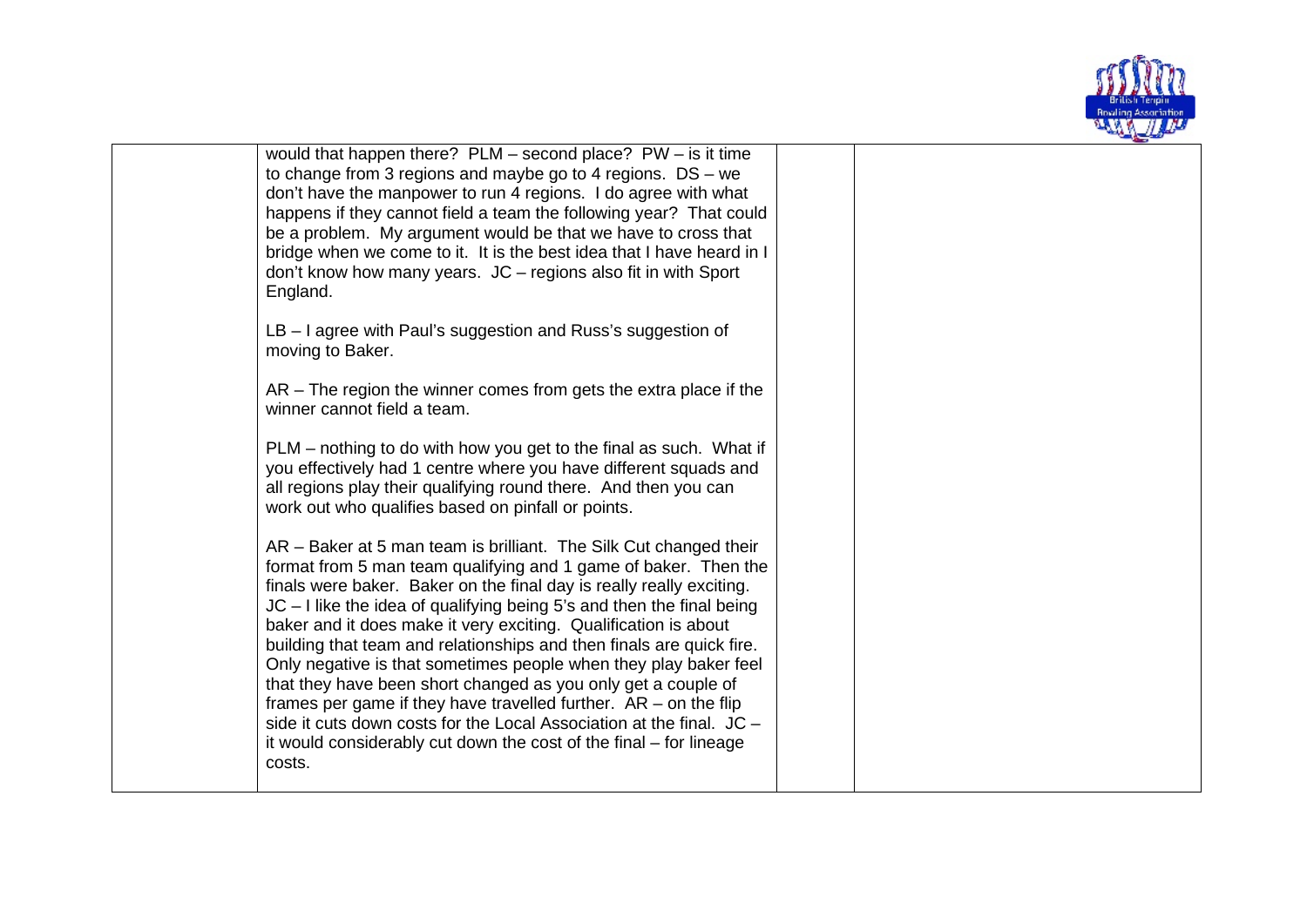

|            | RS - the reduction of cost is massive. It is more team building in<br>baker. In team events it is a lot about better bowlers carrying the<br>team.                                                                                                                                                                                                                                                                                            |     |                                                                                                                                                             |
|------------|-----------------------------------------------------------------------------------------------------------------------------------------------------------------------------------------------------------------------------------------------------------------------------------------------------------------------------------------------------------------------------------------------------------------------------------------------|-----|-------------------------------------------------------------------------------------------------------------------------------------------------------------|
|            | Proposal 1 – cut to 20 teams. Top 3 from each region and the<br>additional team to make it to 10 would be the winning team. If the<br>winning team cannot field a team that region gets an additional<br>place.                                                                                                                                                                                                                               |     |                                                                                                                                                             |
|            | Vote - For 18 Against 0                                                                                                                                                                                                                                                                                                                                                                                                                       |     |                                                                                                                                                             |
|            | $PW - why$ not baker at qualifying? $JC - as$ people haven't had<br>the chance to bowl together we would like to keep it at 5's for<br>qualifying and baker for the final to make it quick fire.                                                                                                                                                                                                                                              |     |                                                                                                                                                             |
|            | Proposal 2 – qualifying would be 5 man team and final would be<br><b>Baker format.</b>                                                                                                                                                                                                                                                                                                                                                        |     |                                                                                                                                                             |
|            | Vote - For 9 Against 6                                                                                                                                                                                                                                                                                                                                                                                                                        |     |                                                                                                                                                             |
|            | JC - Dinner at the finals. We tried a buffet which had pros and<br>cons. Depending on where we go, depends on what we can<br>provide for the evening.                                                                                                                                                                                                                                                                                         |     |                                                                                                                                                             |
| 7. Seniors | Questions raised by counties - See attached<br>PLM - if we were to follow the proposal for the adults, it would<br>make life difficult for the seniors. I would be interested to hear<br>views from those present regarding Baker format.<br>Going back to an Age Bonus system is something we need to look<br>at. It made my life easier but I am happy to look at it. All other<br>groups are based on scratch so why shouldn't seniors be? | All | <b>National Council to ratify proposals.</b><br>Removal of age bonus to be included in<br>the rules 15 For.<br>Keep Seniors at over 50 15 For.<br>$\bullet$ |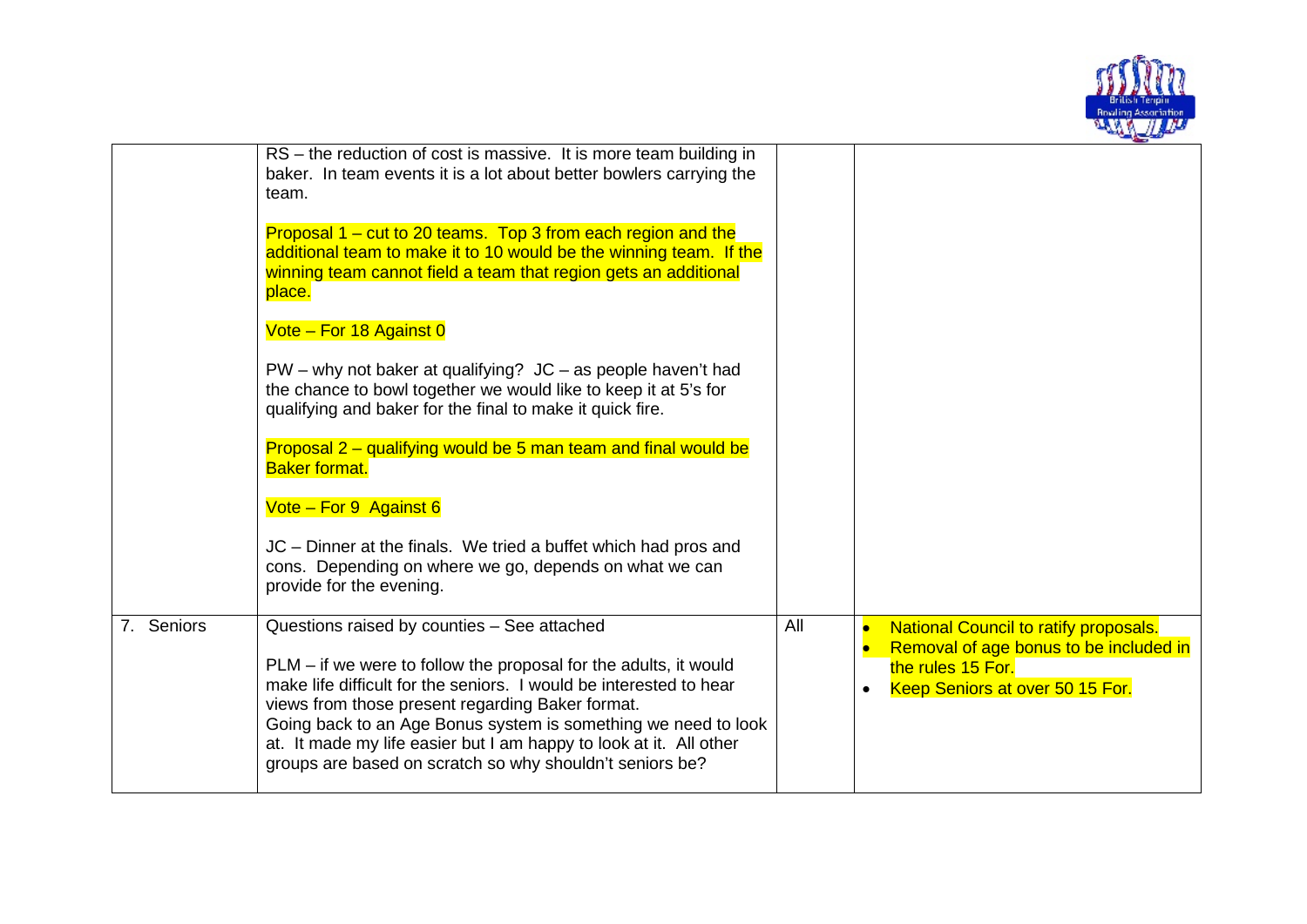

|                                                                      | معرضات |
|----------------------------------------------------------------------|--------|
| Age Bonus                                                            |        |
| $JC$ – did you get initial feedback after the event? PLM – none that |        |
| I recall. It did not affect the number of entries. I reviewed the    |        |
| results and the age bonus did not make any difference to the final   |        |
| result.                                                              |        |
| BW – in the previous think tank meeting it was suggested to bring    |        |
| in 45 year olds? If this was to happen I think age bonus should be   |        |
| brought back in but that is my only opinion. $PLM - 50$ plus is      |        |
| where I would like to keep the Senior Counties.                      |        |
|                                                                      |        |
| $AR - I$ think it should stay at 50+                                 |        |
|                                                                      |        |
| DS - There is no justification for bringing in 45 year olds. 965     |        |
| BTBA members are over 50.                                            |        |
| $NT$ – was there a reduction in ladies numbers when the age bonus    |        |
| was removed? PLM - No                                                |        |
|                                                                      |        |
| Proposal – Removal of Age Bonus is made a permanent inclusion        |        |
| in the rules                                                         |        |
|                                                                      |        |
| Vote For 15                                                          |        |
| Proposal - Keep Seniors at 50+                                       |        |
|                                                                      |        |
| Vote For 15                                                          |        |
|                                                                      |        |
| Qualification                                                        |        |
| $PLM -$ do we follow the route we are taking with adults of          |        |
| including baker? JC - I don't personally want to mess too much       |        |
| with the seniors as we don't know who is coming back. $PLM - I$      |        |
| am happy with that but we will need to go back to the same centre    |        |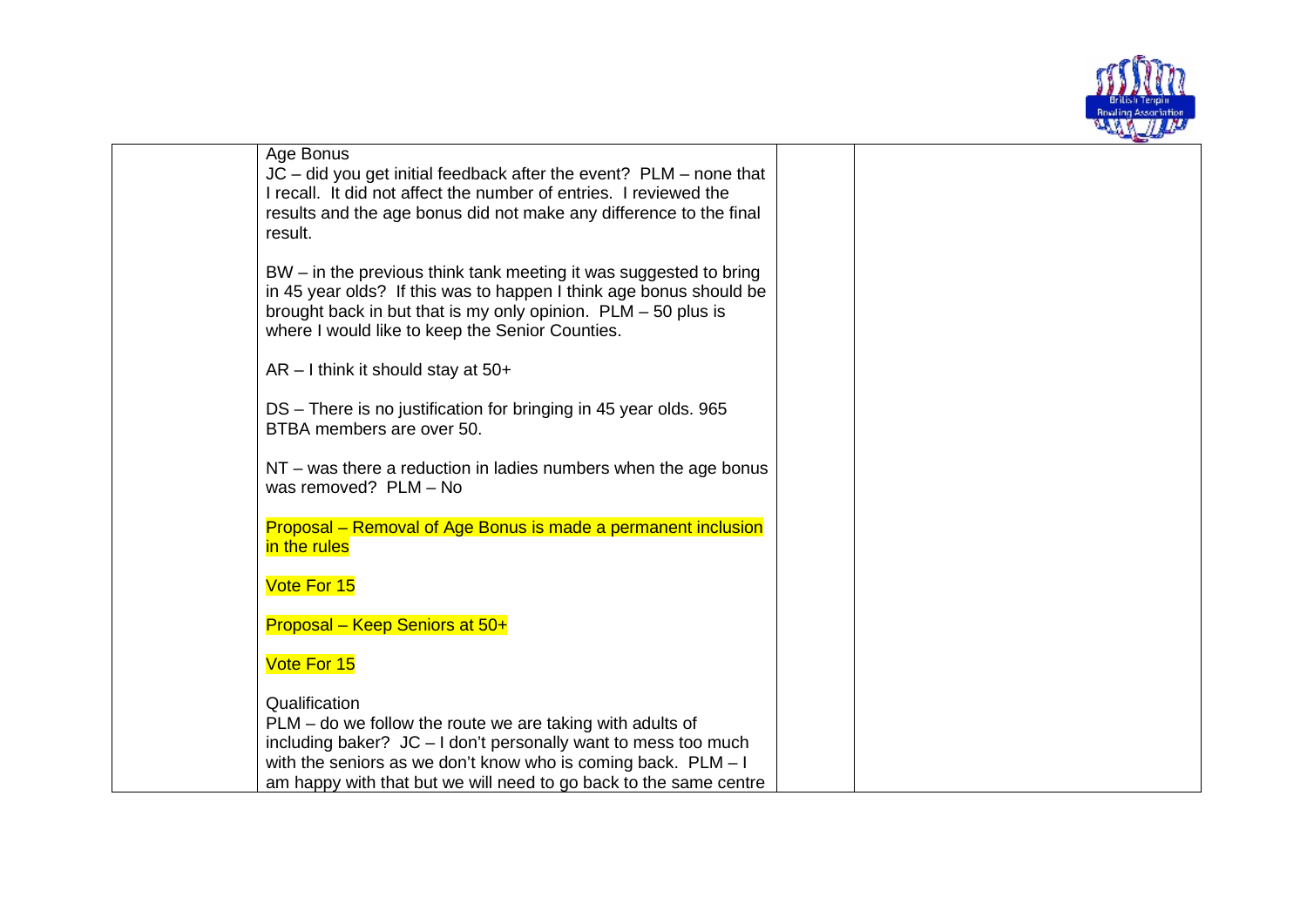

|        | as before (Guildford). $JC$ – Centres we are look at are Acocks<br>Green, Dunstable.<br>BW – talking of Guildford – what about Airport Bowl? LB – In<br>agreement to move it to Airport for the final. $PLM - I$ am happy to<br>look at Airport and will look at it when I'm making enquiries.<br>RS - Airport is idea for accommodation too! Steve Wright is a<br>good point of contact for hotels near Airport Bowl.                                                                                                                                                                                                                                                                                                                                                                                                                                                                                                                                                                                                                                                                                                                                                                                                                                               |     |                                                                                                                                                                                                      |
|--------|----------------------------------------------------------------------------------------------------------------------------------------------------------------------------------------------------------------------------------------------------------------------------------------------------------------------------------------------------------------------------------------------------------------------------------------------------------------------------------------------------------------------------------------------------------------------------------------------------------------------------------------------------------------------------------------------------------------------------------------------------------------------------------------------------------------------------------------------------------------------------------------------------------------------------------------------------------------------------------------------------------------------------------------------------------------------------------------------------------------------------------------------------------------------------------------------------------------------------------------------------------------------|-----|------------------------------------------------------------------------------------------------------------------------------------------------------------------------------------------------------|
| 8. AOB | JC - at the beginning of the year Matt Smith, sent myself and LB<br>the idea of a County League like the SSL, MSL etc. It was a very<br>comprehensive proposal. The biggest thing for me the idea for a<br>travelling league was really good. When I spoke to the Exec<br>Council about it, I didn't want it to go down the travelling league<br>route. We generally felt that ICC needs to be a prestigious stand-<br>alone event. BW - The Southern Area Challenge gives the<br>Southern Counties a chance to play in events other than the ICC<br>events.<br>Thank you everyone for today, it has been a really positive<br>meeting. I will be taking the proposals to National Council in 2<br>weeks on the 11 <sup>th</sup> December.<br>Chris – do we know dates for next year's ICCs? JC – Adults will<br>be 3 <sup>rd</sup> and 4 <sup>th</sup> September and 5 <sup>th</sup> and 6 <sup>th</sup> November. Seniors will<br>be $4th$ and $5th$ June and $8th$ and $9th$ October. Juniors are to be<br>confirmed.<br>PW - Just for clarification - the sanctioned centres is online; looks<br>like 7 for 2022. Is there a period of grace for these centres that<br>are not certified? What dates do we need to register teams by?<br>Adults – Middle of July | All | National Council to ratify votes at their<br>$\bullet$<br>next meeting on Saturday 11 <sup>th</sup><br>December.<br>JC/PLM to send out the minutes to<br>those who attended and National<br>Council. |